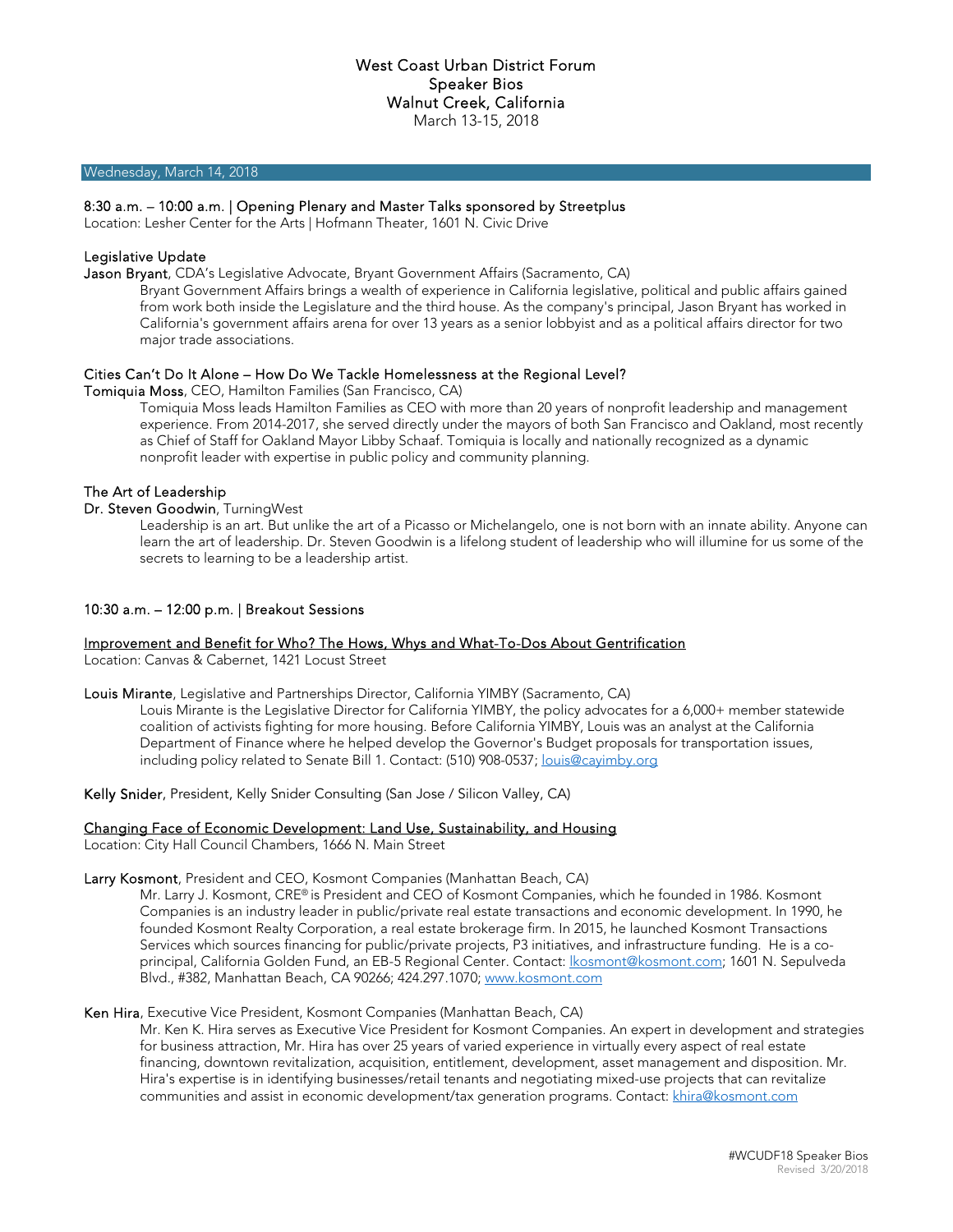# The Art of Leadership

Location: Bourbon Highway, 1677 North Main Street

## Dr. Steven Goodwin, TurningWest, (Chino Hills, CA)

Leadership is an art. But unlike the art of a Picasso or Michelangelo, one is not born with an innate ability. Anyone can learn the art of leadership. Dr. Steven Goodwin is a lifelong student of leadership who will illumine for us some of the secrets to learning to be a leadership artist. Contact: TurningWest, 4195 Chino Hills Pkwy, Suite 152, Chino Hills, CA 91709; 909-896-3831; steven@turningwest.com

# Kraig Kojian, President & CEO, Downtown Long Beach Alliance (Long Beach, CA)

.<br>Kraig Kojian has served with the Downtown Long Beach Alliance (DLBA) since October 1996 and today leads two improvement Districts (property and business) consisting of nearly 5,000 stakeholders whose annual budgets exceeds \$4 million. In addition, he also created a 501(c)3 development corporation. Kojian has served as Past President of the California Downtown Association (CDA) and remains active with the International Downtown Association (IDA). He is a graduate of San Diego State University where he earned BA degrees in Political Science and Journalism with and emphasis in Communications. Contact: Downtown Long Beach Alliance, 100 W. Broadway, Ste 120, Long Beach, CA 90802; 562-436-4259; KraigK@dlba.org

## Kate Joncas, Partner, PlaceStrategic (Seattle, WA)

 As Seattle Deputy Mayor Kate led complex intergovernmental projects - waterfront redevelopment, Convention Center expansion, and nationally recognized government performance initiative. As Downtown Seattle Association CEO for 20 years she led one of the most successful revitalization projects in the country, attracting great retail, transit and thousands of jobs and residents Contact: katejoncas@gmail.com; 206-850-3305

# Maggie Campbell, Director of Urban Experience, MIG San Diego

Maggie Campbell is an entrepreneurial leader with a 25+ year history of working with downtown organizations and cities across the country. As the new Director of Urban Experience for MIG San Diego, Maggie brings her extensive downtown management experience to the MIG team, working to leverage new services and programs, while supporting the creation of great urban places. She has created and managed BIDs in several states, and has both public and private sector experience. She served most recently as Executive Director for Downtown Santa Barbara, CA, and previously as President/CEO of the Partnership for Downtown St. Louis. She has a BA in History from the University of Texas at Austin, and is active in the Urban Land Institute and the International Downtown Association. Contact: MIG , 1111 6th Ave. Suite 404, San Diego, CA 92101; mcampbell@mig.com; 619-677-2003

## Growth Without Gridlock: Making the Case for Mobility Investments Downtown

Location: Massimo's, 1604 Locust Street

Jessica Zenk, Division Manager, Transportation, Planning, Policy & Sustainable Options, City of San Jose (San Jose, CA) Jessica Zenk leads Sustainable Transportation Planning for the City of San Jose. Jessica is an urban planner with expertise in economic development, transportation, infill and redevelopment, and the arts. She received a Masters in City Planning from UC Berkeley and BA in Economics and Political Science from Brown University. Jessica is an advocate for the arts and urbanism, having served on the SJ Arts Commission and the Board for SPUR San Jose. She and her family live Downtown, enabling fun but complex multi-modal, multi-generational commutes.

## Ryan Russo, Director of Transportation, City of Oakland (Oakland, CA)

Ryan Russo was appointed in May 2017 as the first permanent Director of the recently established Oakland Department of Transportation. Previously, he spent nearly 14 years at the New York City Department of Transportation where he oversaw some of the nation's most innovative pedestrian, cycling and transit priority street re-design programs. Ryan is a graduate of University of California at Berkeley with a Master's degree in City Planning and of the University of Virginia, with a Bachelor of Science concentrating in Finance.

## Joshuah Mello, Chief Transportation Official, City of Palo Alto (Palo Alto, CA)

Josh is the Chief Transportation Official at the City of Palo Alto, overseeing parking management, capital projects, city shuttles, traffic signals, signs and markings, and safe routes to school. Prior to that, he was a Senior Associate at Alta Planning + Design and Assistant Director of Planning and Transportation for the City of Atlanta. He has a Master of City Planning from Boston University and Bachelor of Arts in Political Science from UMass Boston. #GoSox

# Social Media: How to Tell the Story of a Place in Eight Seconds

Location: Capital One Café,1139 S. Main Street

Amy Blaschka, Sotryteller & Founder, AmyBlaschka.com (San Francisco, CA) – Moderator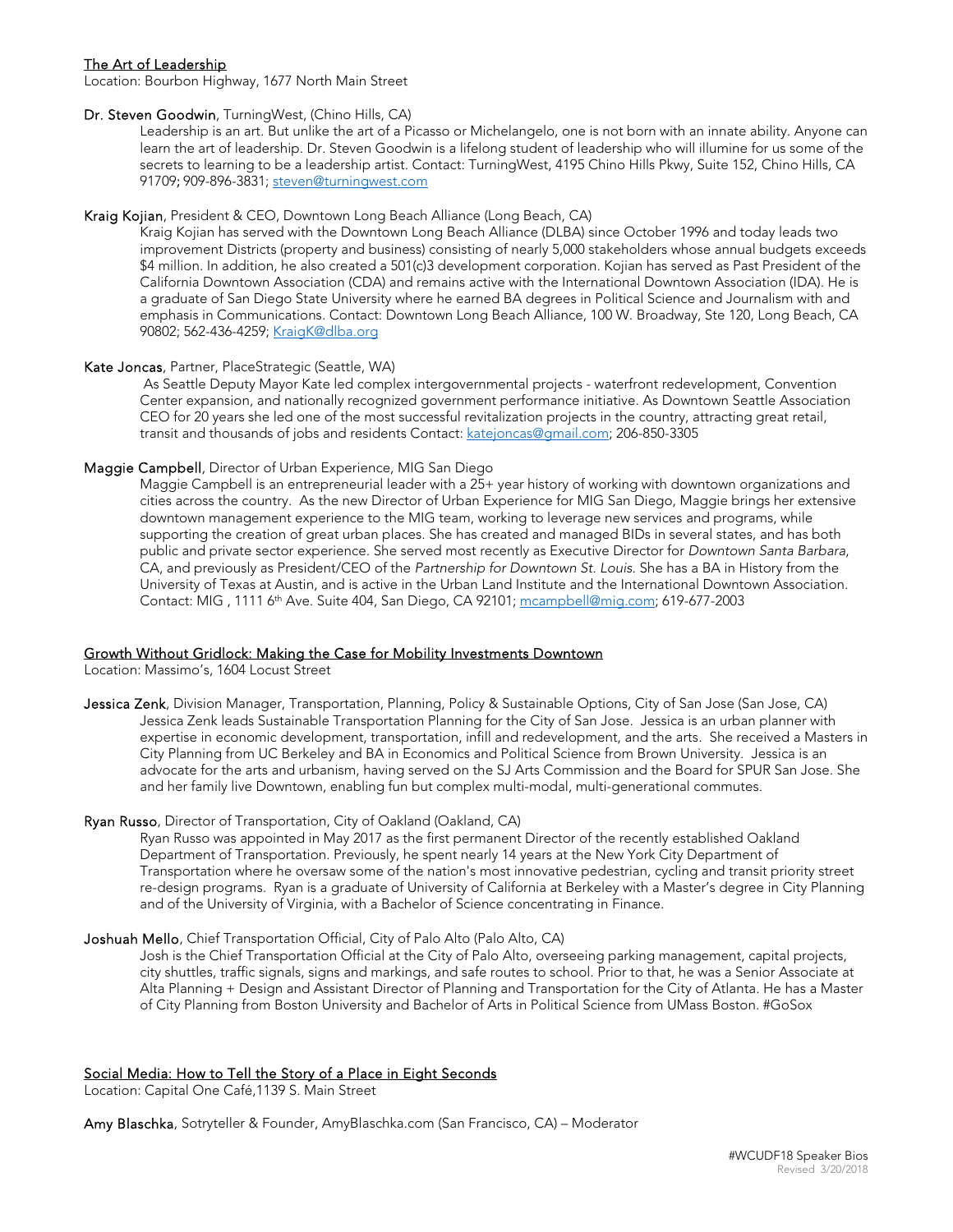Amy Blaschka is a writer and brand strategist, frequent speaker, and one of the most positive and popular storytellers on social media. Her engaging communication style has earned an enthusiastic following on LinkedIn, Thrive Global, and Medium where she aspires to inspire transformation. She uses strategic stories to build her clients' brands and reputations as thought leaders, helping them to communicate in a manner that connects them with others. (Think of it as "stories as a service.") Along with Bruce Kasanoff, she is the co-author of I Am: Escape Distractions, Unlock Your Imagination & Unleash Your Potential, available on Amazon. Learn more at AmyBlaschka.com. Contact: amy@amyblaschka.com; (925) 413-1150

# Kerry Inserra, Associate Director, Walnut Creek Downtown Association (Walnut Creek, CA)

Kerry is a 3<sup>rd</sup> generation native San Franciscan, who happens to have an expertise in marketing, advertising, social media, digital, SEO and PR. She absolutely loves being the Associate Director for Walnut Creek Downtown. Kerry is a storyteller. She takes her camera everywhere, creating engaging content and pushing it out on social media platforms-a successful strategy that has earned WCD a 37% increase in social media "engagement". She supports and serves over 650 WCD members. Her work as Associate Director includes marketing, events, beautification, and advocacy. Her primary goal is to support business growth and promote brand awareness for WCD members. Kerry is also Owner/Partner of Zip2Media, a marketing and PR agency located in the East Bay. Contact: 1630 N. Main St, Walnut Creek, CA 94596; kerry@walnutcreekdowntown.com; 925-933-6778

## Ariana Gomez, Marketing Manager, LA Fashion District BID (Los Angeles, CA)

Ariana Gomez is the Marketing Manager for the LA Fashion District BID, the hub of the West Coast apparel industry and Los Angeles' creative core. Over the last six years she's grown the Fashion District's marketing program from the ground-up, organically growing the district's social media community and increasing website traffic by 40%. A transplant to Los Angeles, she has called downtown L.A. her second home for over 10 years. Contact: 110 E 9th Street, Suite A-1175, Los Angeles, CA 90079; ariana@fashiondistrict.org; 213-488-1153 ext. 718

## Jason Gilbert, CEO, Saltwater Software (Santa Monica, CA)

Jason Gilbert is the Co-Founder and CEO of Saltwater Software. After 15 years in the web/digital space, with his digital agency The Ocean Group, Jason found that his clients in the Destination Marketing field had specific needs, ones that were not being served with traditional software suites. It was out of this insight that Saltwater Software was born. After working with such destinations as LA's Hollywood & Highland, Downtown Pittsburgh, The Costume Designer's Guild and LA's Fashion District, Jason's authority working with Destination Marketers is as varied as it is comprehensive. Jason is a Southern California native and a committed outdoorsman. He enjoys road biking, skiing, mountain biking and surfing around his home in Topanga Canyon where he lives with his wife and son. Contact: 201 Wilshire Blvd., Santa Monica, CA 90401; 310-917-2202

# 2:30 p.m. – 4:00 p.m. | Breakout Sessions

## Internet VS IRL and the Power of FOMO

Location: Capital One Café, 1139 S. Main Street

Megan Furey, Marketing and Communications Manager, Westwood Village Improvement Association (Los Angeles, CA) – Moderator

With over 8 years of BID experience, Megan joined the WVIA in 2014 after serving as Marketing and Special Events Coordinator for Downtown Santa Monica, Inc. Megan is responsible for social media marketing, content management, branding, BID website, events, and merchant outreach.

#### Brooke Fox, Executive Director, Downtown Vacaville Business Improvement District (Vacaville, CA)

A proud Vacaville native who recently returned home from Brooklyn, NY to start a family, Fox served as ED of a artsrelated Non-Profit in Manhattan and coordinated events at The Plaza, UN and for the NYC Mayor's Office. Fox is an internationally-acclaimed performing artist and Envision Everyday Hero Award recipient.

#### John Harman, Director, Downtown Tulare Association (Tulare, CA)

John started in this position in 2011 after owning his own business for many years. He comes from a sales background, having represented products as diverse as IBM computers to specialty pet foods. He's applied that background to his work with the Association and utilizing Facebook as a prime tool in motivating people to come to downtown Tulare.

## Devin Strecker, Deputy Director, Business Development, Hollywood Property Owners Alliance (Hollywood, CA)

Before working at the HPOA, Strecker spent eight years working for the nearby Hollywood Media District BID, starting out as an administrative assistant and working up to operations coordinator. He graduated from Fort Hays State University with a degree in information networking and telecommunications, emphasis in media studies.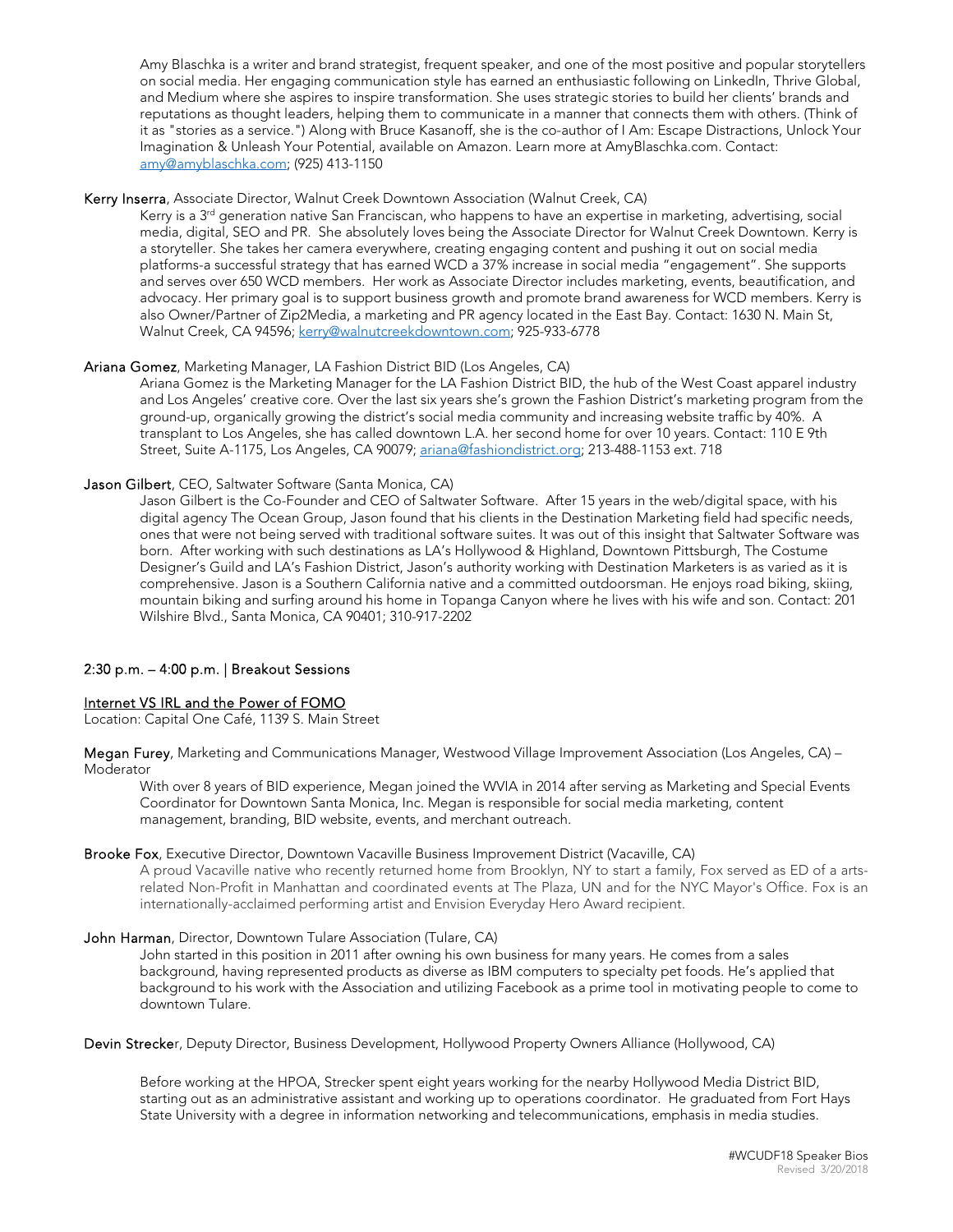## What Now – How Can Downtowns Survive and Prosper in a Time of Growing Homelessness?

Location: Bourbon Highway, 1677 North Main Street John Caner, CEO, Downtown Berkeley Association (Berkeley, CA) – Moderator

Jackie St. Louis, Homeless Outreach Coordinator, City of Seattle (Seattle, WA)

Chris Richardson, Chief Program Officer, Downtown Streets Team (San Francisco, CA)

Andrew Mills, Police Chief, City of Santa Cruz (Santa Cruz, CA)

# Kerry Morrison, Executive Director, Hollywood Property Owners Alliance (Los Angeles, CA)

Kerry Morrison is the executive director of the Hollywood Property Owners Alliance, which manages the Hollywood Entertainment and Sunset & Vine BIDs. She recently completed a two-year Stanton Fellowship which afforded her the opportunity to bring ideas to city and county leaders about a new approach toward engaging with and treating people with mental illness. She serves on L.A.'s City's Citizen Oversight Committee for the HHH homeless housing bond, and the Home for Good Business Leaders Task Force to end Homelessness.

## Tomiquia Moss, Executive Director & CEO, Hamilton Families (San Francisco, CA)

Tomiquia Moss leads Hamilton Families as CEO with more than 20 years of nonprofit leadership and management experience. From 2014-2017, she served directly under the mayors of both San Francisco and Oakland, most recently as Chief of Staff for Oakland Mayor Libby Schaaf. Tomiquia is locally and nationally recognized as a dynamic nonprofit leader with expertise in public policy and community planning. Contact: 832 Folsom St., 8th Floor | San Francisco, CA 94107 | 415-321-2612 x115 tmoss@hamiltonfamilies.org

## Urban Agriculture in Your Downtown

Location: Encore Room at the Lesher Theater, 1601 N. Civic Drive

Nicholas S. Kosla, Principal, Kosla Ventures (Orinda, CA) – Moderator

Nick Kosla is Principal at Kosla Ventures LLC which provides land entitlement services to private and public-private sector clients in Northern California. He is the former director of Planning and Entitlement for Pulte Home Corporation leading the approval of the first Farm-To-Table residential subdivision in the Bay Area. Previously, Nick ran SunCal Companies' planning efforts for military base reuse projects throughout the Bay Area and is former Chair of the Orinda Planning Commission. Contact: 61 Avenida De Orinda; Suite I, Orinda, CA 94563; (925) 386-0316; nick@koslaventures.com

## Bob Simmons, Former Mayor, City of Walnut Creek (Walnut Creek, CA)

Bob was an attorney for the U.S. Department of Agriculture before retiring in 2004. Bob served on the Parks, Recreation and Open Space Commission and on the Planning Commission. Bob served on the City Council from 2008 through 2016, and served as its Mayor in 2012 and in 2015. Bob currently is President of the WC Sister Cities International, Vice-President of the Orinda Hiking Club, Chair of the Walnut Creek Watershed Council, and a Contra Costa Master Gardener. Contact: 2866 Bowling Green Drive, Walnut Creek, CA 94598; 925.588.9914; robertsimmons@astound.net

# Vince Cantore, Senior Development Manager, THE CORE Companies, San Jose (San Jose, CA)

Vince Cantore is Senior Development Manager at the Core Companies and has overseen the project approval process for both residential and renewable energy projects located in the United States and Scotland. Prior to joining the Core Companies, Vince worked to secure land agreements on behalf of Scottish Power Energy Networks for over 65 MW of wind energy projects and 189 km of distribution facilities located throughout the Central Belt of Scotland. Contact: 470 South Market Street, San Jose, CA 95113; 408-292-7841 x12; VCantore@thecorecompanies.com

## Lara Hermanson, Principal, Farmscape LLC (Oakland, CA)

Lara began her career working alongside her Landscaper mother on the south side of Chicago. From there, she managed the 7-acre Vital Zuman farm in Malibu, introducing the CSA program. Since joining Farmscape in 2010, she has overseen the design and installation of over 350 urban farming projects, including Faithful Farm at Levi's Stadium, Trellis by Pulte Homes, and the STEM Garden. Lara is a licensed landscaper contractor and is certified in Project Management from UCLA extension. Her design work is influenced by her additional studies in permaculture, biodynamic farming, and native California plants. Contact: 1724 Mandela Parkway Suite 8; Oakland, CA 94607; 510- 987-8612; Lara@farmscapegardens.com

## The Pros and Cons of Different Approaches to Funding Downtown Improvements and Programs

Location: Massimo's, 1604 Locust Street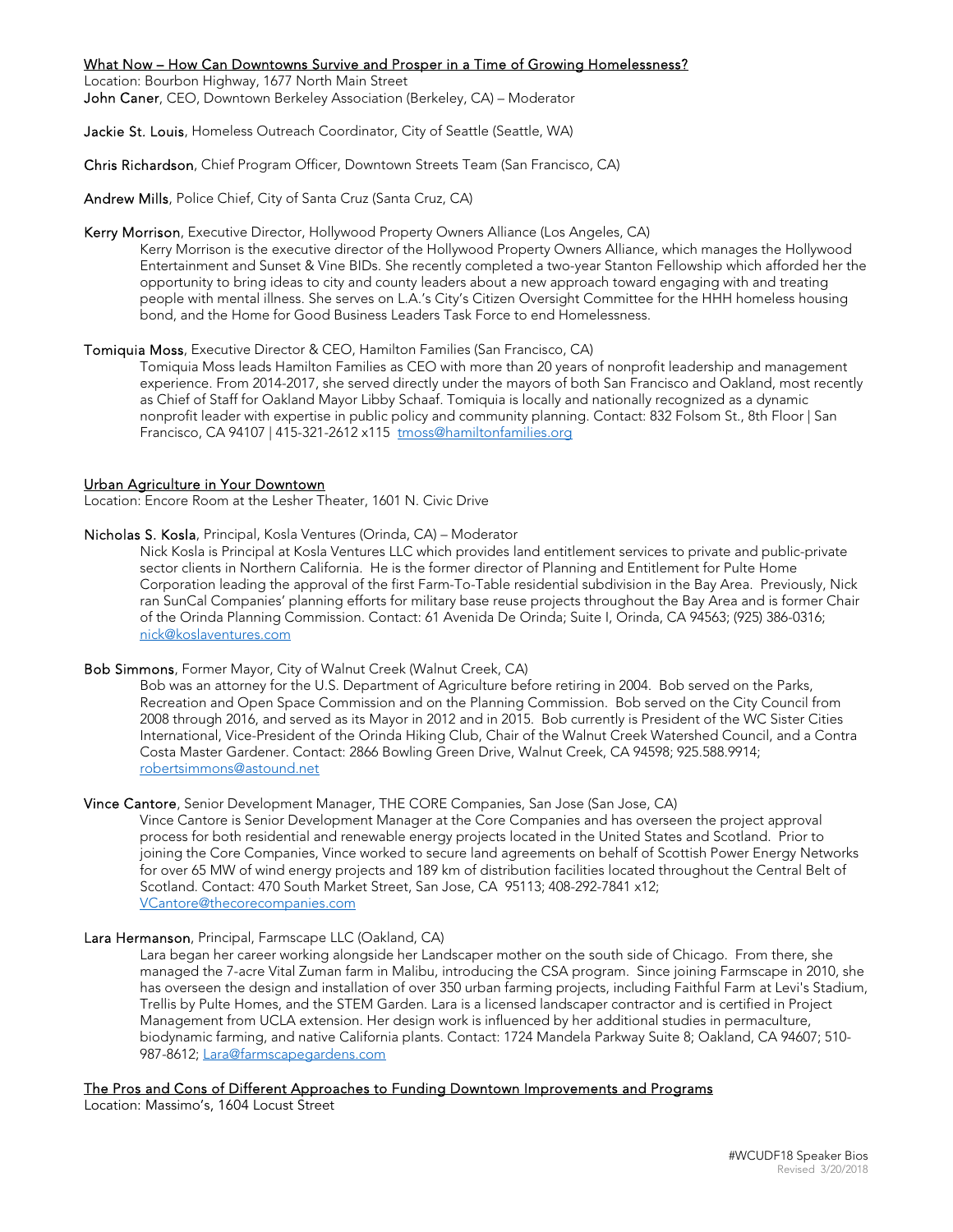## Maggie Campbell, Director of Urban Experience, MIG (San Diego, CA) – Moderator

Maggie Campbell is an entrepreneurial leader with a 25+ year history of working with downtown organizations and cities across the country. As the new Director of Urban Experience for MIG San Diego, Maggie brings her extensive downtown management experience to the MIG team, working to leverage new services and programs, while supporting the creation of great urban places. She has created and managed BIDs in several states, and has both public and private sector experience. She served most recently as Executive Director for Downtown Santa Barbara, CA, and previously as President/CEO of the Partnership for Downtown St. Louis. She has a BA in History from the University of Texas at Austin, and is active in the Urban Land Institute and the International Downtown Association. Contact: MIG , 1111 6th Ave. Suite 404, San Diego, CA 92101; mcampbell@mig.com; 619-677-2003

## Brad Segal, President, Progressive Urban Management Associates (Denver, CO)

Brad Segal is president of Progressive Urban Management Associates (P.U.M.A.), a Denver-based real estate economics and planning firm specializing in downtown and community development. The firm has served more than 250 clients in 35 states, Canada and the Caribbean. Brad has more than 30 years of experience and is considered a leading authority on downtown trends, strategic planning and BIDs. Prior to establishing P.U.M.A., he was the Downtown Denver Partnership's senior director. Brad holds an MBA from Columbia University, a BA from the University of California at Berkeley, and is currently a lecturer at the University of Colorado Denver. He has served four terms on the IDA board of directors. Contact: Progressive Urban Management Associates, 1201 East Colfax Avenue, Suite 201, Denver, CO 80218; Direct: 303-997-8754; brad@pumaworldhq.com; www.pumaworldhq.com

## Nichole Farley, Project Manager, Civitas (Sacramento, CA)

Ms. Farley specializes in the development and execution of strategies with a strong focus on creating, maintaining, and growing B2B relationships. Nichole is working on her master's degree in Communication with an emphasis in Travel and Tourism and International Communications at California State University, Fullerton and has a bachelor's degree from California State University, Chico in Agriculture Business with a minor in Recreation Administration. Contact: Civitas, 1102 Corporate Way, Ste 140, Sacramento, CA 95831; nfarley@civitasadvisors.com; www.civitasadvisors.com; 916-436-5043

## Steve Gibson, President, Urban Place Consulting, Inc (Long Beach, CA)

Steve Gibson is president and founder of Urban Place Consulting Group, Inc. (UPCG), which specializes in organizing and revitalizing business districts. Steve has experience operating nine downtown districts as President/CEO. As a consultant, he has provided services to 50 districts in 34 cities and 25 states. He works with cities in four areas: Establishing property-based Business Improvement Districts (BIDs), Developing a Sense of Place…Improving Public Space Use, Improving Organizational Effectiveness, Providing Interim Business District Management. Contact:

Steve@urbanplaceconsulting.com

## Resilience on the Street: Preparing for the Unexpected

Location: City Hall Council Chambers, 1666 N. Main Street

## David Schuld, Lead of Hagerty's Active Threat Portfolio, Hagerty Consulting (Evanston, IL)

David Schuld is the Lead for the Active Threat Portfolio at Hagerty Consulting, a national emergency management and homeland security consulting firm. David's experience including managing disaster response, political crises, and business continuity projects around the globe, and serves as the lead for Hagerty's active threat and complex coordinated terrorist attack preparedness portfolios. He has supported public safety agencies and their public and private sector partners across the country develop plans, training, and exercises that encapsulate the full Life Cycle of an Active Threat. Contact: 202-360-7526; david.schuld@hagertyconsulting.com; http://hagertyconsulting.com

# John Bwarie, Founder & CEO, Stratiscope (Los Angeles, CA)

John has worked to create more resilient communities since co-creating the Great ShakeOut in 2008. He has worked on projects nationwide to help communities and businesses grow and thrive using community engagement strategies. In this role, he also is the acting Deputy Director for the Dr. Lucy Jones Center for Science and Society. Contact: 213-247-3993; john@stratiscope.com

#### Thursday, March 15, 2018

# 8:30 a.m. – 10:00 a.m. | Breakout Sessions

# Downtown and the Green Rush Economy

Location: Capital One Café, 1139 S. Main Street

Sean Maher, CEO, Downtown Boulder Partnership (Boulder, CO)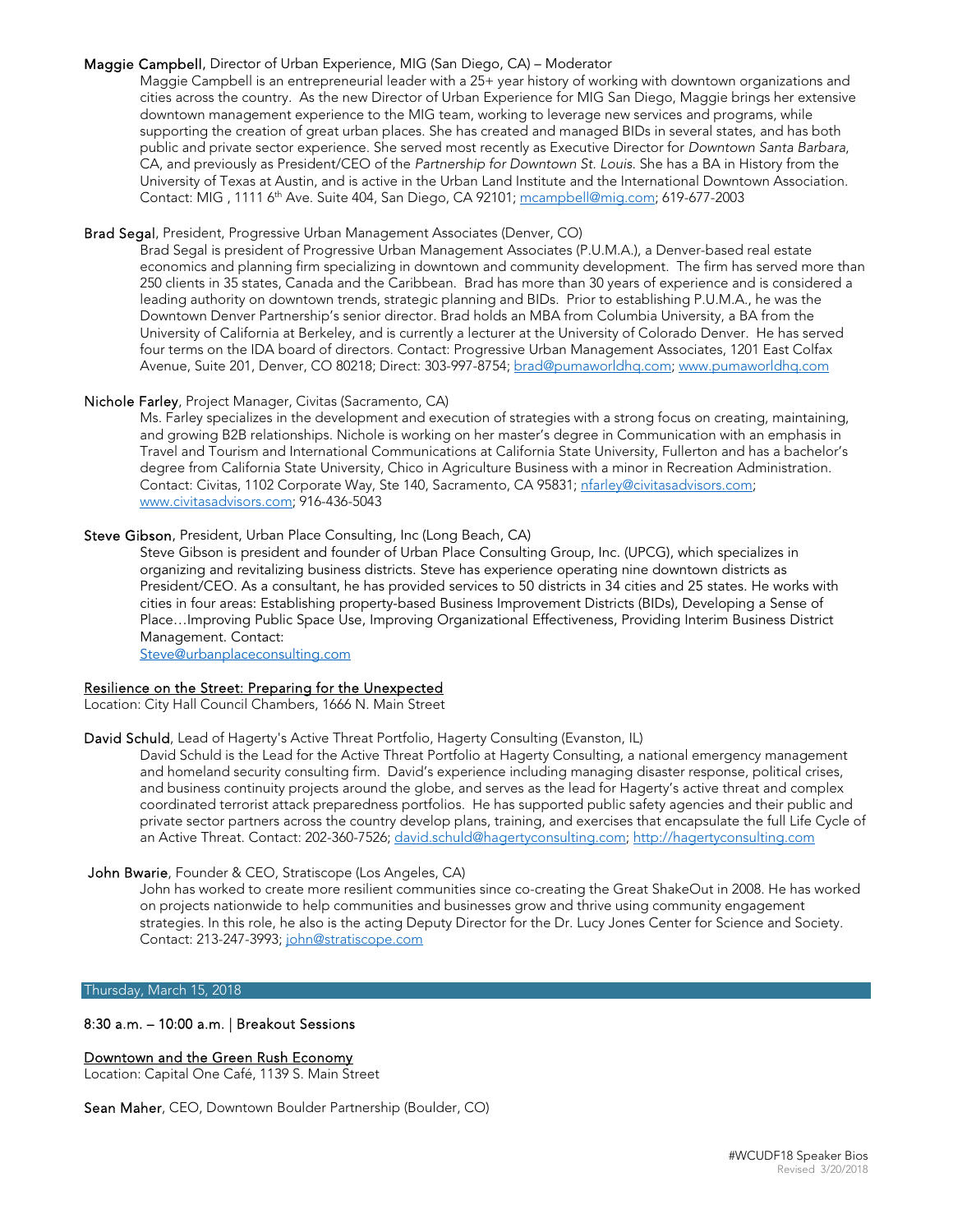Sean Maher is the CEO of the Downtown Boulder Business Improvement District and Downtown Boulder Partnership. Prior to joining DBP, Sean headed private and public economic development efforts in Boulder as head of the Boulder Economic Council and also ran the Small Business Development Center. Prior to the BEC, Sean started and owned the Ben & Jerry's stores in Boulder and Denver and also worked as a marketing consultant. He holds an MBA from the University of Colorado. Contact: Sean@DowntownBoulder.org; 303.449.3774; www.BoulderDowntown.com

# David McPherson, Cannabis Compliance Director, HDL Companies (Diamond Bar, CA)

Prior to joining HDL Companies, David served 28 years in local government for the County of Orange and the cities of Newport Beach, San Jose and Oakland. David's experience as a law enforcement officer, compliance auditor and tax administrator has provided him a wealth of experience that makes him uniquely qualified to manage the HDL Cannabis Compliance Program. His tenure in Oakland made him the first Tax Administrator in the country to successfully tax, audit and regulate the cannabis industry. He is one of the state's most recognized experts in cannabis policy development and has assisted local agencies to bring over 1,000 cannabis businesses into compliance. Contact: DMcPherson@HDLCompanies.com; 909.861-4335; www.Cannabis.HDLCompanies.com

## Preserving the Golden Goose

Location: Massimo's, 1604 Locust Street

Katie Burke, Reporter, Retail, Restaurant & Hospitality, San Francisco Business Times (San Francisco, CA) – Moderator Katie Burke is a reporter for the San Francisco Business Times, focusing on restaurants, retail and hospitality. The Bay Area native previously covered real estate for the San Antonio Business Journal, and graduated from the University of Washington with degrees in journalism and art history. Contact: 275 Battery St., Suite 600, San Francisco, CA 94111; 415.288.4927; kburke@bizjournals.com

## Jot Condie, President & CEO, California Restaurant Association (Sacramento, CA)

Jot Condie joined the California Restaurant Association (CRA) in 1999 as Vice President of Government Affairs and Public Policy. After five years as the restaurant industry's chief lobbyist, he was promoted to President + Chief Executive Officer. Previously, Jot held legislative positions and lobbied on the behalf of California's Fortune 500 companies, the Southern California Air Quality Alliance, was Staff Director for the Assistant Assembly Majority Leader, and was a legislative director for the Assembly Minority Whip. Contact: 621 Capitol Mall, Suite 2000, Sacramento, CA 95814; 800.765.4842; jcondie@calrest.org

Jim Telford, Owner, Rooftop Restaurant and Residual Sugar Wine Bar (WC), Board Member, Walnut Creek Downtown (Walnut Creek, CA)

Jim Telford, an East Bay native, co-owns two award inning venues in Walnut Creek. Residual Sugar Wine Bar + Merchant has won Best Wine Bar in the East Bay every year since its opening. They offer a wide selection of local and international wines by both the glass and the bottles, complemented by a tasty bar menu. They are opening a second location in Concord in late Spring 2018. ROOFTOP, a rooftop restaurant that overlooks the City of Walnut Creek & Mt. Diablo, offers seasonal New American cuisine with clever twists. Contact: *jim.telford@gmail.com*; 1500 Mt. Diablo Blvd., Walnut Creek, CA. 94596; 925.300.3540

## Kraig Kojan, President & CEO, Downtown Long Beach Alliance (Long Beach, CA)

Kraig Kojian has served with the Downtown Long Beach Alliance (DLBA) since October 1996 and today leads two improvement Districts (property and business) consisting of nearly 5,000 stakeholders whose annual budgets exceeds \$4 million. In addition, he also created a 501(c)3 development corporation. Kojian has served as Past President of the California Downtown Association (CDA) and remains active with the International Downtown Association (IDA). He is a graduate of San Diego State University where he earned BA degrees in Political Science and Journalism with and emphasis in Communications. Contact: Downtown Long Beach Alliance, 100 W. Broadway, Ste 120, Long Beach, CA 90802; 562-436-4259; KraigK@dlba.org

## Wake Up and Smell the Residents: How Residents are Changing the Place Management Industry

Location: City Hall Council Chambers, 1666 N. Main Street

## Brian Douglas Scott, Ph.D, Principal, BDS Planning (Seattle, WA)

Brian Scott has more than 35 years of experience in comprehensive community development and place management, and is currently serving on the IDA board of directors for the second time. With direct experience in private, nonprofit, and public organizations, he excels at the intersection of multiple sectors, interests, and perspectives. Brian is a widely respected facilitator, public speaker, and project leader with dozens of professional awards and volunteer assignments to his credit. He holds a Ph.D. in urban studies from Portland State University. Contact: 1932 1st Avenue, Suite 500, Seattle, WA 98101; 206-971-6030 (office); 206-971-6360 (cell) brian@bdsplanning.com; www.bdsplanning.com

Valerie Tran, Project Manager, BDS Planning (Seattle, WA)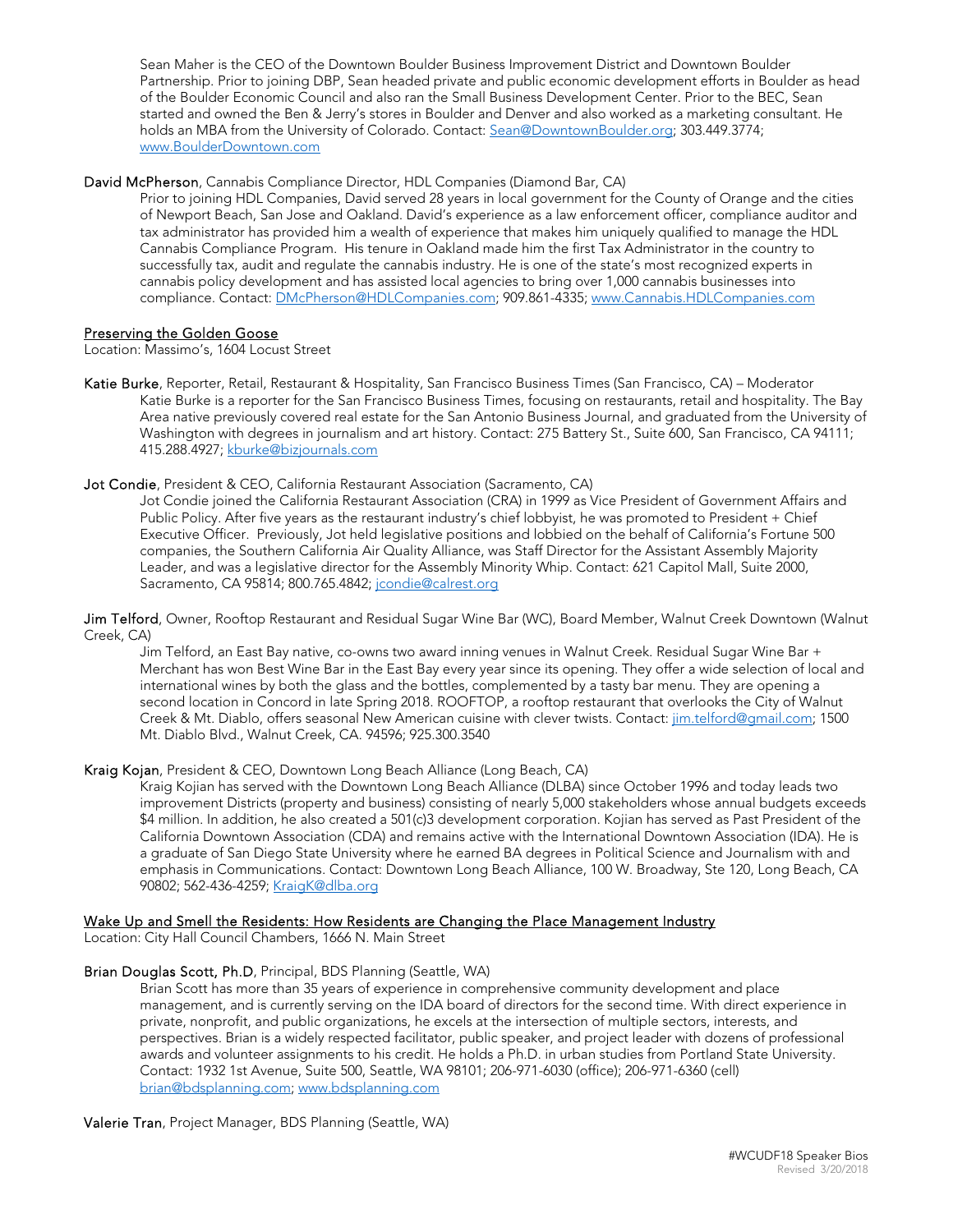Valerie Tran manages BDS Planning & Urban Design's BID creation and management practice, She has eight years of non-profit, academic, and governmental experience, and combines urban planning and public health strategies with the intent to foster built environments that are healthy, safe, and livable. She holds masters degrees in urban planning & public health from the University of Michigan.

### Bill Schrader, The Austin Group and Board Chair, Downtown Berkeley Association (Berkeley, CA)

Bill is a resident of Alamo, California and owner of The Austin Group LLC, a real estate development company. Prior to starting his own company, he held several executive positions with national companies, and was a partner with the Trammell Crow Company in Southern California. During his nine years with the company, he was responsible for developing approximately \$350 million of mixed-use properties in Orange and Riverside counties.In addition, Bill is also the upcoming Chairman of the Board of the Downtown Berkeley Association.

## Enlivening Conventional Space with Unconventional Activation

Location: Bourbon Highway, 1677 N. Main Street

#### Steven Donaldson, Principal/Founder, RadiantBrands (Berkeley, CA) – Moderator

Steven Donaldson is a partner at RadiantBrands, a full service branding and marketing agency. The focus of his work is marketing and shaping brand experience for urban centers/downtown districts that have retail, mixed-use developments and multifamily housing projects. He has worked with the City of San Francisco, the City of Berkeley California on rebranding their downtown and in developing branding for Old Oakland's historic district. He has also worked with the International Downtown Association on their rebranding program and currently sits on the IDA board. Contact: 510.550.4789; stevend@radiantbrands.com

## Blage Zelalich, Downtown Manager, City of San Jose (San Jose, CA)

Blage serves as the City's primary lead for downtown issues, opportunities, and relationship management, working with City departments and community stakeholders. From 2004-2016, she was Deputy Director of San Jose Downtown Association, providing leadership for the association's government relations, events, media relations and advocacy activities, and leading the development of downtown San Jose's PBID. Blage holds a bachelor's degree in biomechanics from UC Davis, and an MBA in finance and marketing from the University of San Francisco. Contact: 200 E. Santa Clara Street, 17th Floor, San Jose, CA 95113; 408.535.8172: blage.zelalich@sanjoseca.gov

## Andrew Jones, Program Director, The Downtown Oakland Association (Oakland, CA)

Andrew leads in the execution, preparation, and implementation of all program activities including: managing the daily operations of our maintenance and security ambassador program; implementing all aspects of the Associations' beautification programs; working with City staff to complete projects; talking with stakeholders or special interest groups to further the Associations' goals and objectives, and regularly communicating with PWA, the Police Department, and the Office of the Mayor to establish plans for ongoing collaborations with Association. Contact: 388 19th Street, Oakland, CA 94612; 510.238.1122; andrew@downtownoakland.org

# Adam Perkins, AICP, Urban Planning Manager, Downtown Denver Partnership (Denver, CO)

Adam is the Urban Planning Manager at the Downtown Denver Partnership focusing on place-based economic development through improving the public realm. He manages all planning efforts for the Downtown Denver BID, the 16th Street Mall, the public realm and outdoor spaces, core neighborhoods, and the downtown area. Adam recently served on an international planning assistance trip to Belize City, bringing his expertise in pop-up demonstrations, BIDs, and community development to the Yarborough neighborhood planning process. Contact: 303.571.8207; aperkins@downtowndenver.com

## 10:30 a.m. – 12:00 p.m. | Breakout Sessions

#### Demographic Inversion and Ethnic Sub-Markets

Location: City Hall Council Chambers, 1666 N. Main Street

## Michael J. Berne, President, MJB Consulting (Berkeley, CA)

Michael Berne, President of MJB Consulting, is one of North America's foremost experts in Downtown and Main Street retail. In addition to speaking and writing extensively on the subject, he has conducted market analyses, devised tenanting strategies and spearheaded implementation efforts in cities and towns across the U.S., Canada and the U.K. Contact: 2730 Forest Avenue, Suite W, Berkeley, CA 94705; 510-356-4956; mikeberne@consultmjb.com; www.consultmjb.com

Jeremy Liu, Senior Fellow for Arts, Culture and Equitable Development, PolicyLink, and Managing Partner, Creative Development Partners (San Francisco, CA)

Jeremy Liu leads and advises purpose-built social enterprises. He works as a principal and a consultant in economic and urban planning, real estate, creative placemaking, and arts and cultural development. He has led nationally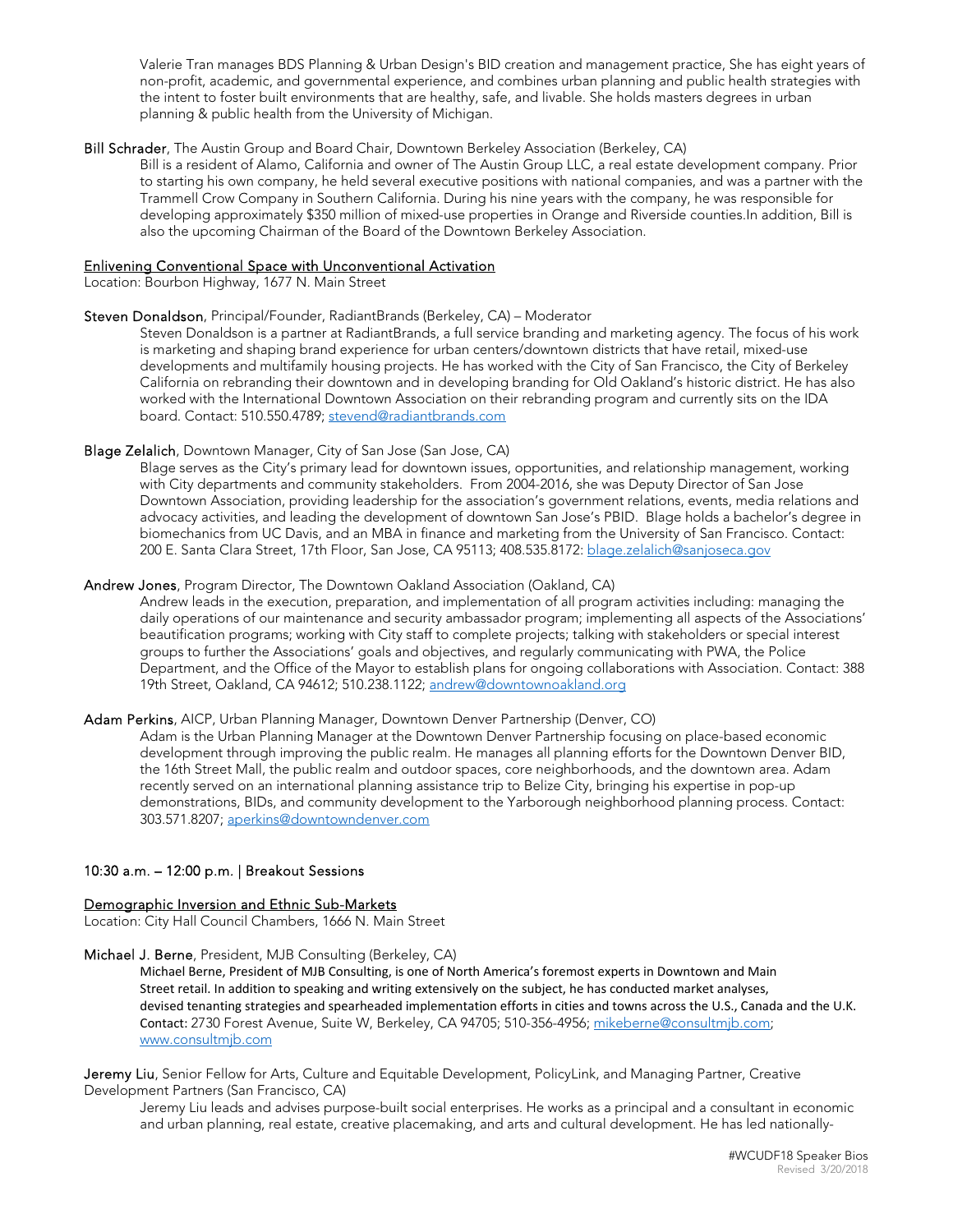recognized community development corporations focused on Asian American communities, managing budgets of over \$14 million, a staff of 100+, and a portfolio of commercial and retail real estate and thousands of housing units. Contact: jeremy@policylink.org; (510) 663-4389; (510) 592-4769

## Madeleine Spencer, Activist and Consultant, Santa Ana Business Council (Santa Ana, CA)

Madeleine Spencer brought forth policy shifts in the Sunshine Ordinance, Strategic Planning, a Wellness District Resolution and implementation of Economic Development strategies for small businesses. Spencer's theory of change depends on collaborative design strategies, building the Downtown through urban tacticalism, place making and connecting institutions through place-based initiatives. Contact: Santa Ana Business Council, 400 E. Fourth Street, Santa Ana, CA 92701; mspencer@sabcinc.com; C:714-815-2653

# NIMBYs, Elites and Socialist, Oh My! How Downtown Organizations are Navigating Political Turbulence

Location: Bourbon Highway, 1677 North Main Street

## Brad Segal, President, Progressive Urban Management Associates (Denver, CO)

Brad Segal is president of Progressive Urban Management Associates (P.U.M.A.), a Denver-based real estate economics and planning firm specializing in downtown and community development. The firm has served more than 250 clients in 35 states, Canada and the Caribbean. Brad has more than 30 years of experience and is considered a leading authority on downtown trends, strategic planning and BIDs. Prior to establishing P.U.M.A., he was the Downtown Denver Partnership's senior director. Brad holds an MBA from Columbia University, a BA from the University of California at Berkeley, and is currently a lecturer at the University of Colorado Denver. He has served four terms on the IDA board of directors. Contact: Progressive Urban Management Associates, 1201 East Colfax Avenue, Suite 201, Denver, CO 80218; Direct: 303-997-8754; brad@pumaworldhq.com; www.pumaworldhq.com

John Caner, CEO, Downtown Berkeley Association (Berkeley, CA)

## Karin Flood, Executive Director, Union Square BID (San Francisco, CA)

Karin Flood is the Executive Director of the Union Square BID in San Francisco. She is a Past President of CDA and currently serves on the Board. She also participates on the CBD Consortium in San Francisco and is Co-Chair of the SFPD Central Station Police Advisory Board. She is passionate about improving and activating public spaces. Karin has two children Anna-Liisa (16) and James (14). Contact: Union Square Business Improvement District, 323 Geary Street, #203, San Francisco, CA 94102; (415) 781-7880; Karin@unionsquarebid.com

## Incubators – A Shot in the Arm for your District

Location: Capital One Café, 1139 S. Main Street

Karen Wertman, Chief Operating Officer of The Port Workspaces (Oakland, CA)

## Heidi Harmon, Mayor, City of San Luis Obispo (San Luis Obispo, CA)

Mayor Harmon is a reform-minded leader and passionate about keeping the concerns of local residents at the forefront of everything she does. Her policies on Council have inspired climate action plans, housing solutions, homeless outreach and a robust toolbox of policy that help to support the local businesses and downtown district. She has been a consensus builder in her city largely through her approach to engaging citizens in thoughtful manners including her regular Office Hours with Mayor Harmon in the SLO Hothouse and pop up democracy formats.

## Iris Kavanagh, Founder, Coworking with Iris (Santa Cruz, CA)

Iris Kavanagh works with shared workspace organizations to streamline operations and develop dynamic communities. She fell in love with coworking when, as a member in 2009, she realized how powerful the experience of a real, in-person community was and quickly started thinking of ways to change the world through the coworking model. Iris led the NextSpace team during initial expansion from 1 location to 9 and co-founded the League of Extraordinary Coworking Spaces and COSHARE, produced Freelance Camps and has spoken at various conferences including the Global WorkSpace Association Conference and the Global Coworking Unconference Conference. Iris currently consults, leads Coworking Mastermind groups, heads the board of directors of COSHARE and showcases industry and movement leaders through her media series, Coworking with Iris. She lives in Santa Cruz, California with her two kids, two cats and two chickens.

## Autonomous Cities: Reinventing the City Starting with the Street

Location: Massimo's, 1604 Locust Street

William (Billy) Riggs, Ph.D., Professor, University of San Francisco School of Management (San Francisco, CA) William (Billy) Riggs, Ph.D., AICP, LEED AP is a global expert and thought leader in the areas of autonomy and smart transportation, housing, economics and urban development. He is currently a professor at the University of San Francisco School of Management and Director of Strategy and Research at Sustinere Consulting, following two decades of experience working as a transportation planner, economist, and engineer. He has been both a fellow with